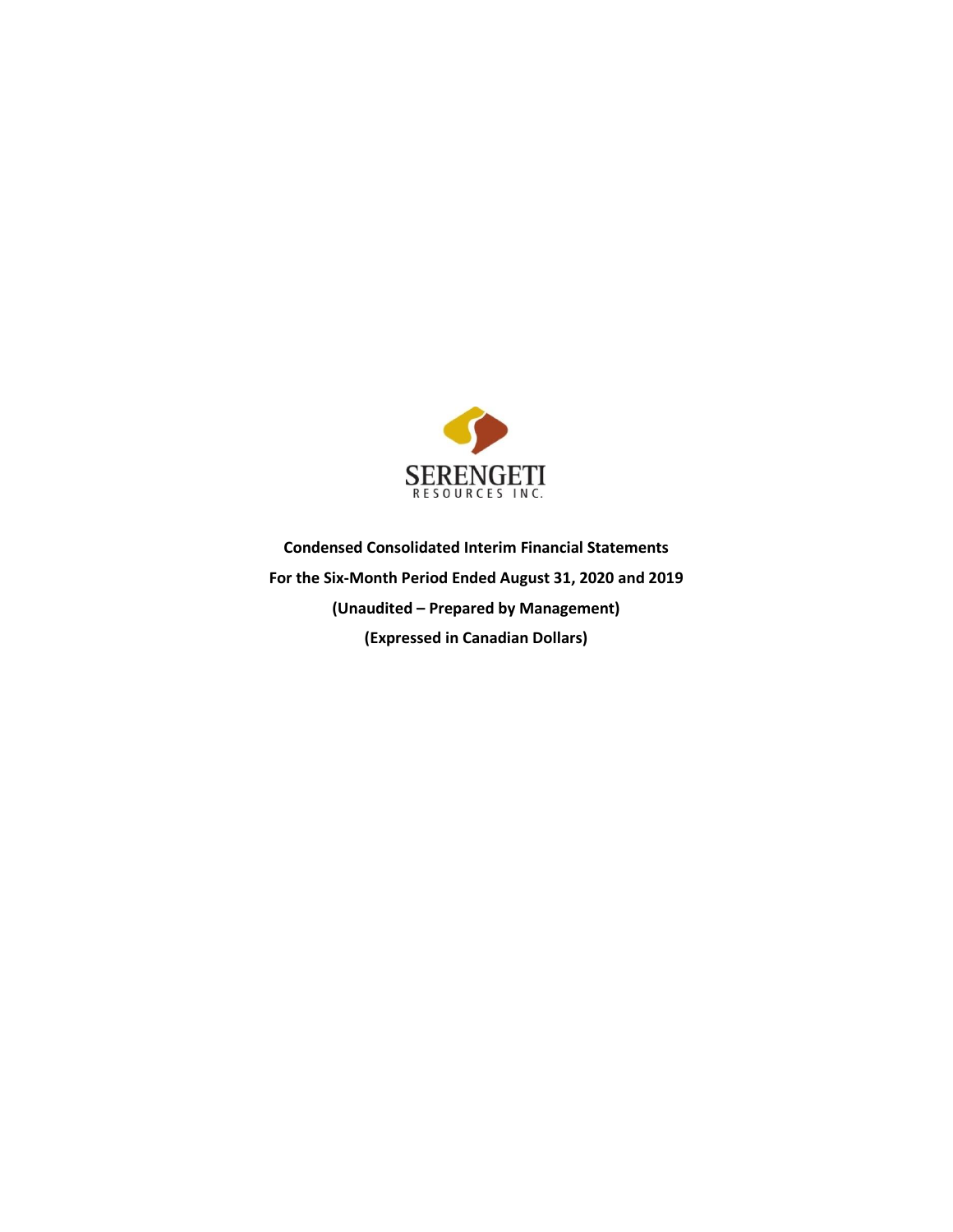#### *Condensed Consolidated Unaudited Interim Financial Statements*

*In accordance with National Instrument 51-102 released by the Canadian Securities Administrators, the Company discloses that its auditors have not reviewed the condensed consolidated interim unaudited financial statements for the six-month period ended August 31, 2020.*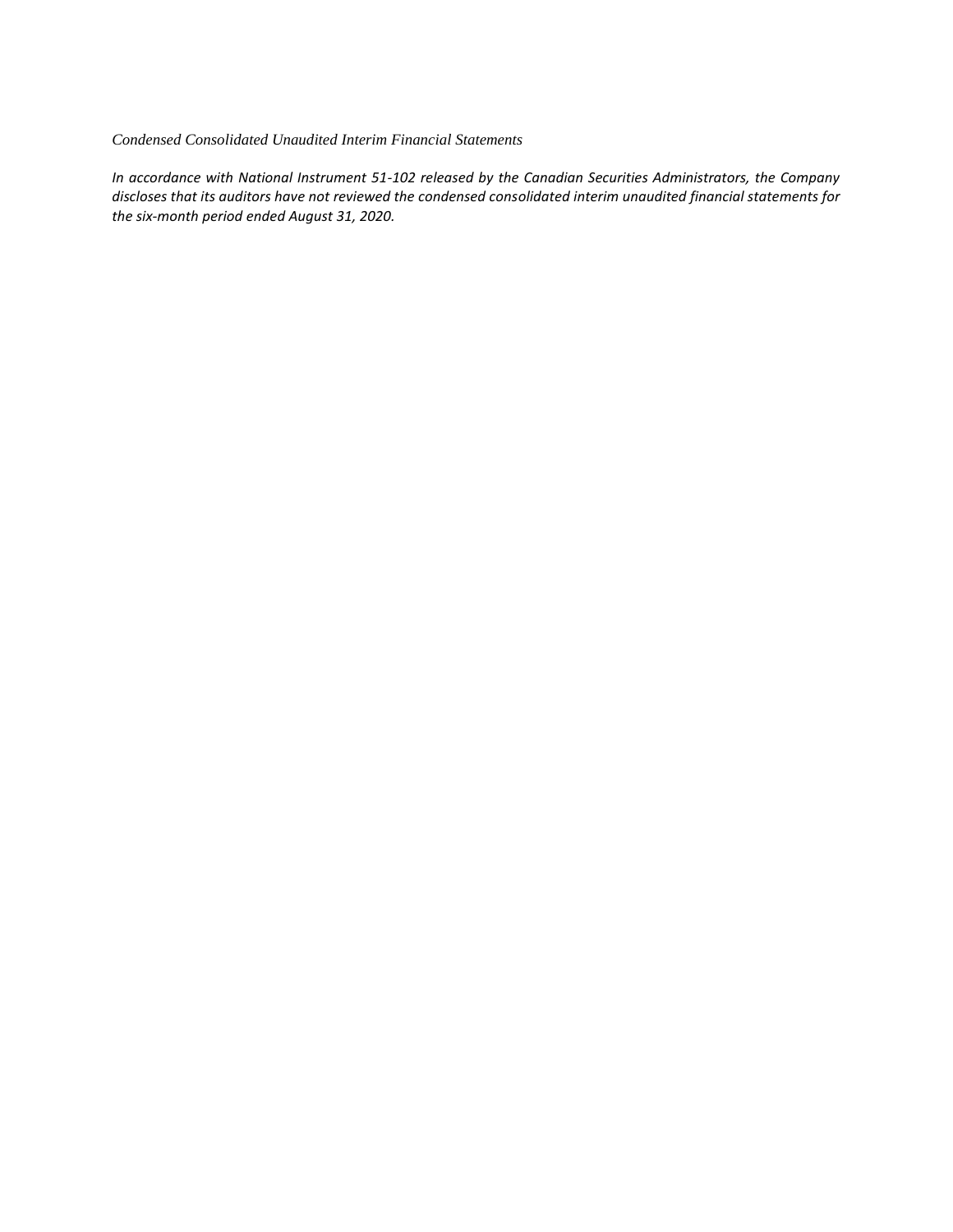# Serengeti Resources Inc. Condensed Consolidated Interim Statements of Financial Position (Unaudited - Expressed in Canadian Dollars)

|                                            | <b>Notes</b> | August 31, 2020  | <b>February 29, 2020</b> |              |  |
|--------------------------------------------|--------------|------------------|--------------------------|--------------|--|
| <b>ASSETS</b>                              |              |                  |                          |              |  |
| <b>Current assets</b>                      |              |                  |                          |              |  |
| Cash and cash equivalents                  | 3            | \$<br>725,663    | S.                       | 1,802,817    |  |
| Receivables                                | 4            | 167,219          |                          | 101,370      |  |
| Due from joint venture partner             |              |                  |                          | 558          |  |
| Prepaid expenses                           |              | 22,975           |                          | 17,743       |  |
|                                            |              | 915,857          |                          | 1,922,488    |  |
| <b>Non-current assets</b>                  |              |                  |                          |              |  |
| Investment in joint venture                | 5            | 16,189,400       |                          | 15,805,900   |  |
| Reclamation deposits                       | 8            | 76,222           |                          | 54,222       |  |
| Property, plant and equipment              | 6            | 44,353           |                          | 57,546       |  |
| Exploration and evaluation assets          | 7            | 1,811,143        |                          | 1,529,562    |  |
|                                            |              | 18,121,118       |                          | 17,447,230   |  |
| <b>TOTAL ASSETS</b>                        |              | \$<br>19,036,975 | - \$                     | 19,369,718   |  |
|                                            |              |                  |                          |              |  |
| <b>LIABILITIES</b>                         |              |                  |                          |              |  |
| <b>Current liabilities</b>                 |              |                  |                          |              |  |
| Trade payables and accrued liabilities     | 9,13         | \$<br>210,653 \$ |                          | 189,059      |  |
| Current portion of lease payable           | 10           | 25,637           |                          | 24,250       |  |
|                                            |              | 236,290          |                          | 213,309      |  |
| <b>Non-current liabilities</b>             |              |                  |                          |              |  |
| Lease payable                              | 10           | 17,169           |                          | 30,373       |  |
| Term loan payable                          | 11           | 40,000           |                          |              |  |
| Flow-through share premium liability       | 12           | 280,530          |                          | 327,707      |  |
| <b>TOTAL LIABILITIES</b>                   |              | 573,989          |                          | 571,389      |  |
| <b>SHAREHOLDERS' EQUITY</b>                |              |                  |                          |              |  |
| Share capital                              | 12,16        | 44,531,927       |                          | 44,453,386   |  |
| Warrant reserve                            | 12           | 206,072          |                          | 206,072      |  |
| Share-based payment reserve                | 12           | 8,652,654        |                          | 8,615,012    |  |
| Equity portion of convertible debenture    |              | 52,837           |                          | 52,837       |  |
| Deficit                                    |              | (34,980,504)     |                          | (34,528,978) |  |
| TOTAL SHAREHOLDERS' EQUITY                 |              | 18,462,986       |                          | 18,798,329   |  |
|                                            |              |                  |                          |              |  |
| TOTAL LIABILITIES AND SHAREHOLDERS' EQUITY |              | \$<br>19,036,975 | \$.                      | 19,369,718   |  |

Nature of operations and going concern (Note 1) Subsequent events (Note 16)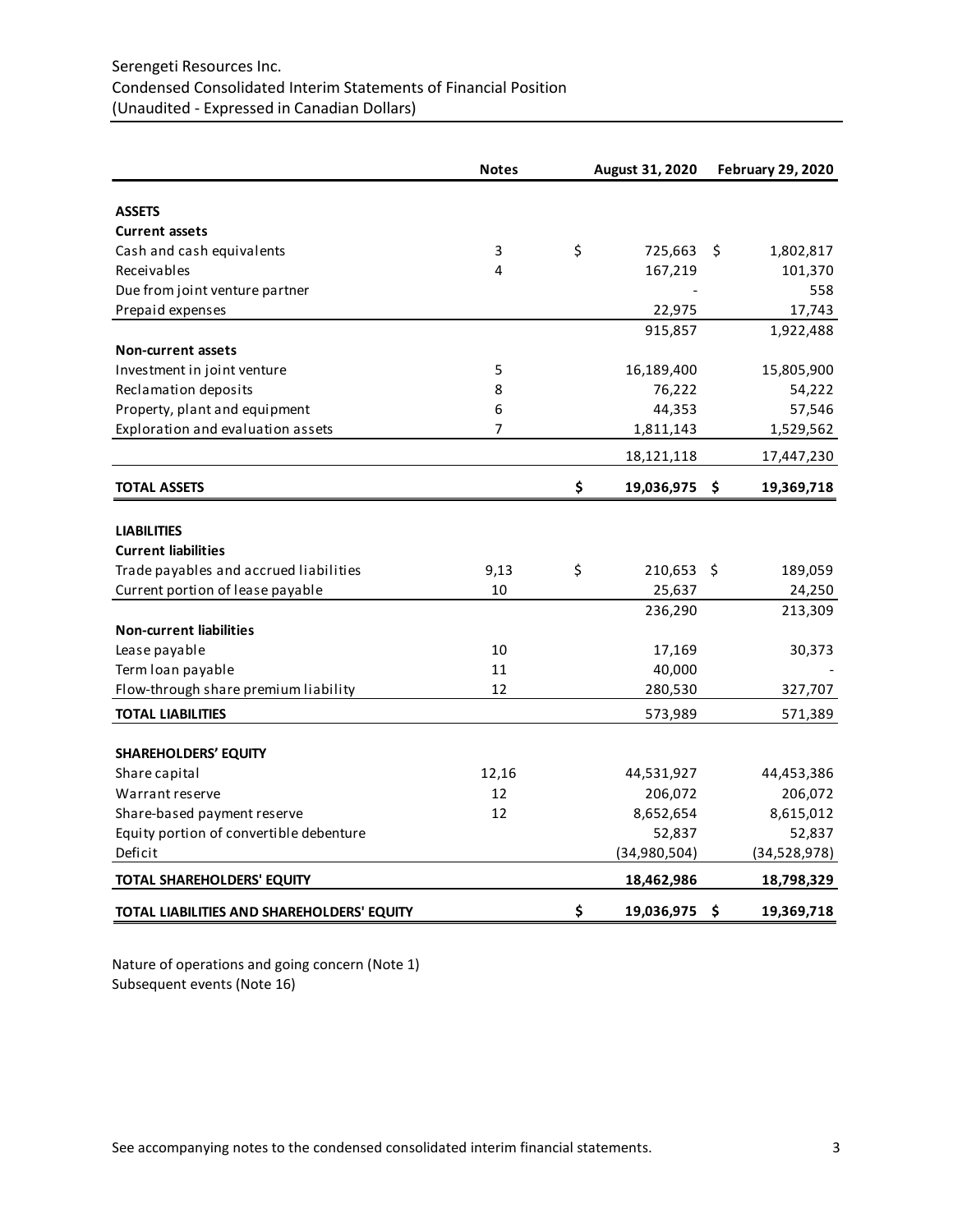## Serengeti Resources Inc.

# Condensed Consolidated Interim Statements of Loss and Comprehensive Loss (Unaudited - Expressed in Canadian Dollars)

|                                                         | <b>Notes</b>   | Three month<br>period ended<br>August 31,<br>2020 | Three month<br>period ended<br>August 31,<br>2019 | Six month<br>period ended<br>August 31,<br>2020 | Six month<br>period ended<br>August 31,<br>2019 |
|---------------------------------------------------------|----------------|---------------------------------------------------|---------------------------------------------------|-------------------------------------------------|-------------------------------------------------|
| <b>Expenses</b>                                         |                |                                                   |                                                   |                                                 |                                                 |
| Consulting                                              | 13             | \$<br>22,038                                      | \$<br>31,140                                      | \$<br>43,548                                    | \$<br>90,615                                    |
| Conventions and tradeshows                              |                | 2,294                                             | 10,136                                            | 9,214                                           | 14,342                                          |
| Corporate development                                   |                | 42,814                                            | 12,592                                            | 56,564                                          | 30,445                                          |
| Depreciation                                            | 6              | 6,597                                             | 7,753                                             | 13,193                                          | 10,414                                          |
| Director fees                                           | 13             | 19,000                                            | 15,500                                            | 38,000                                          | 31,739                                          |
| Investor relations                                      |                | 2,107                                             | 7,266                                             | 11,347                                          | 11,957                                          |
| Management fees                                         | 13             | 73,706                                            | 45,986                                            | 119,192                                         | 94,699                                          |
| Office and miscellaneous                                |                | 11,993                                            | 13,828                                            | 24,182                                          | 30,533                                          |
| Professional fees                                       |                | 7,385                                             | 21,896                                            | 19,164                                          | 29,210                                          |
| Project investigation costs                             |                | 48,279                                            | 5,788                                             | 69,410                                          | 16,323                                          |
| <b>Salaries</b>                                         |                | 28,601                                            | 10,762                                            | 48,348                                          | 36,412                                          |
| Share-based payments                                    | 12,13          | 11,946                                            | 40,804                                            | 37,642                                          | 291,556                                         |
| Transfer agent and filing fees                          |                | 3,579                                             | 7,681                                             | 6,538                                           | 11,016                                          |
|                                                         |                | (280, 339)                                        | (231, 132)                                        | (496, 342)                                      | (699, 261)                                      |
| <b>Other Items</b>                                      |                |                                                   |                                                   |                                                 |                                                 |
| Impairment                                              | $\overline{7}$ |                                                   |                                                   | (20,056)                                        |                                                 |
| Interest income                                         |                | 4,868                                             | 7,829                                             | 11,101                                          | 7,838                                           |
| Share of joint venture loss                             |                |                                                   | (1, 361)                                          |                                                 | (2, 141)                                        |
| Other income                                            |                | 5,196                                             |                                                   | 8,620                                           |                                                 |
| Interest expense                                        | 10             | (979)                                             | (1,669)                                           | (2,026)                                         | (2, 259)                                        |
| Management income                                       |                |                                                   | 20,343                                            |                                                 | 37,365                                          |
| Recovery of flow-through share premium                  | 12             | 43,507                                            |                                                   | 47,177                                          |                                                 |
|                                                         |                | 52,592                                            | 33,308                                            | 44,816                                          | 48,969                                          |
| Loss and comprehensive loss                             |                | \$<br>(227, 747)                                  | \$<br>(197, 824)                                  | \$<br>(451, 526)                                | \$<br>(650, 292)                                |
| Loss per share - basic and diluted                      |                | \$<br>(0.00)                                      | \$<br>(0.00)                                      | \$<br>(0.00)                                    | \$<br>(0.01)                                    |
| Weighted average number of common<br>shares outstanding |                | 109,431,999                                       | 97,784,451                                        | 109,302,786                                     | 95,712,440                                      |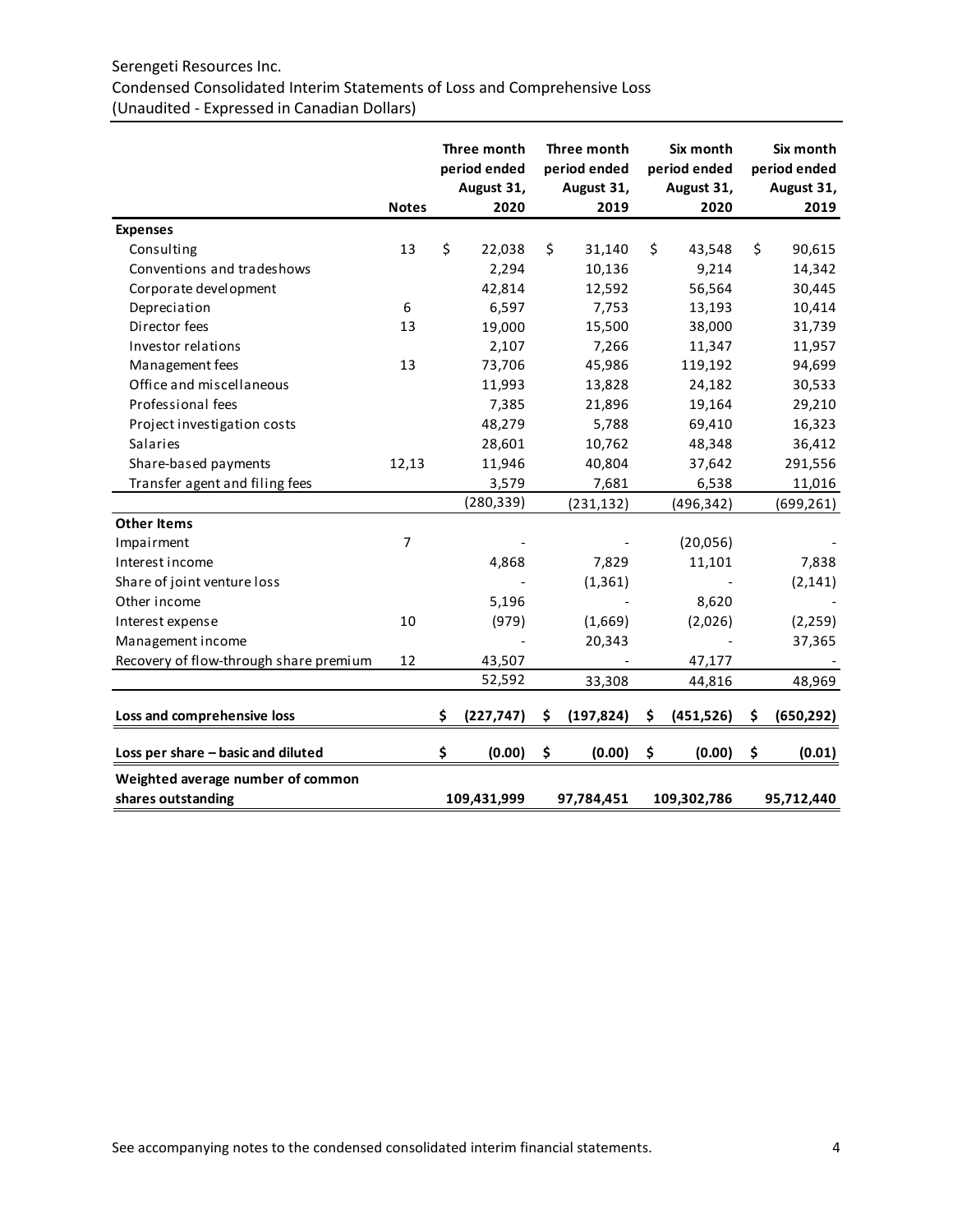# Serengeti Resources Inc. Condensed Consolidated Interim Statement of Changes in Shareholders' Equity (Unaudited - Expressed in Canadian Dollars)

|                                       |             | Share capital       |              |                    |                                   |    |                                                       |                          |                                                |
|---------------------------------------|-------------|---------------------|--------------|--------------------|-----------------------------------|----|-------------------------------------------------------|--------------------------|------------------------------------------------|
|                                       | <b>Note</b> | Number of<br>shares | Amount       | Warrant<br>reserve | Share-based<br>payment<br>reserve |    | <b>Equity portion</b><br>of convertible<br>debentures | <b>Deficit</b>           | <b>Total</b><br>Shareholders'<br><b>Equity</b> |
| Balance at February 28, 2019          |             | 92,849,668          | \$41,645,496 | \$                 | \$8,007,772                       | \$ |                                                       | \$ (31,023,534)          | \$18,629,734                                   |
| Shares issued for cash - flow-through |             |                     |              |                    |                                   |    |                                                       |                          |                                                |
| financing                             |             | 4,850,000           | 1,455,000    |                    |                                   |    |                                                       |                          | 1,455,000                                      |
| Shares issued for cash - exercise of  |             |                     |              |                    |                                   |    |                                                       |                          |                                                |
| stock options                         |             | 100,000             | 5,000        |                    |                                   |    |                                                       |                          | 5,000                                          |
| Shares issued for acquisition of      |             |                     |              |                    |                                   |    |                                                       |                          |                                                |
| property interests                    |             | 150,000             | 40,000       |                    |                                   |    |                                                       | $\overline{\phantom{a}}$ | 40,000                                         |
| Share issuance costs                  |             |                     | (12, 955)    |                    |                                   |    |                                                       |                          | (12, 955)                                      |
| Reallocation of fair market value of  |             |                     |              |                    |                                   |    |                                                       |                          |                                                |
| stock options exercised               |             |                     | 3,121        |                    | (3, 121)                          |    |                                                       |                          |                                                |
| Share-based payments                  |             |                     |              |                    | 291,556                           |    |                                                       |                          | 291,556                                        |
| Net loss for the period               |             |                     |              |                    |                                   |    |                                                       | (650, 292)               | (650, 292)                                     |
| Balance at August 31, 2019            |             | 97,949,668          | \$43,135,662 | \$                 | \$3,296,207                       | \$ |                                                       | \$ (31,673,826)          | \$19,758,043                                   |
| Balance at February 29, 2020          |             | 109,173,573         | \$44,453,386 | \$206,072          | \$8,615,012                       | \$ | 52,837                                                | \$ (34,528,978)          | \$18,798,329                                   |
| Shares issued for acquisition of      |             |                     |              |                    |                                   |    |                                                       |                          |                                                |
| property interests                    | 13          | 100,000             | 28,000       |                    |                                   |    |                                                       |                          | 28,000                                         |
| Share issuance costs                  | 13          |                     | (1, 159)     |                    |                                   |    |                                                       |                          | (1, 159)                                       |
| Share-based payments                  | 12          |                     |              |                    | 37,642                            |    |                                                       |                          | 37,642                                         |
| Shares issued for debt                | 12          | 272,104             | 51,700       |                    |                                   |    |                                                       |                          | 51,700                                         |
| Net loss for the period               |             |                     |              |                    |                                   |    |                                                       | (451, 526)               | (451, 526)                                     |
| Balance at August 31, 2020            |             | 109,545,677         | \$44,531,927 | \$206,072          | \$8,652,654                       | S  | 52,837                                                | \$ (34,980,504)          | \$18,462,986                                   |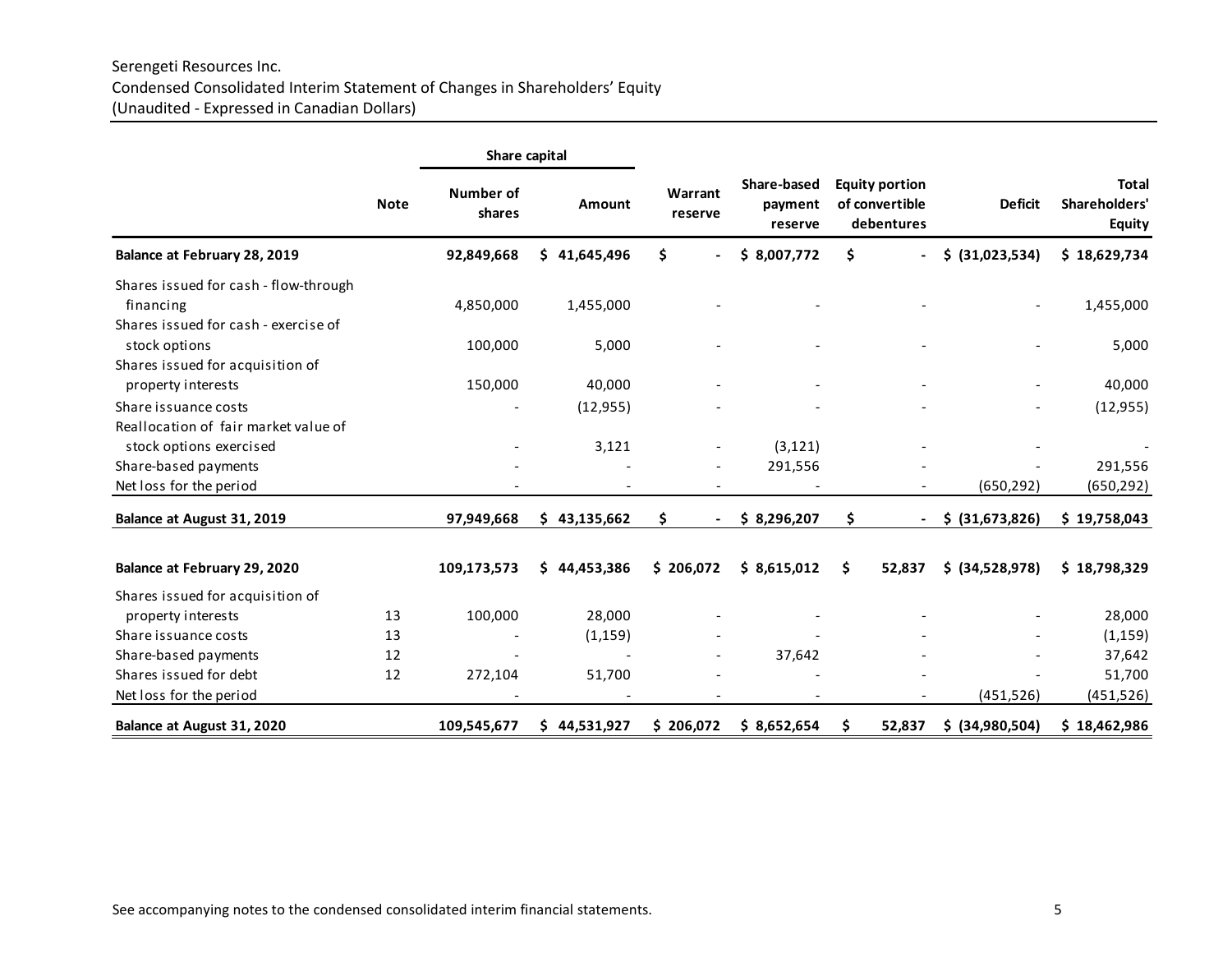# Serengeti Resources Inc. Condensed Consolidated Interim Statements of Cash Flows (Unaudited - Expressed in Canadian Dollars)

|                                             | Three month<br>period ended<br>August 31,<br>2020 | Three month<br>period ended<br>August 31,<br>2019 |               |    |             |                  |  |  |  |  |  | Six month<br>period ended<br>August 31,<br>2020 |  | Six month<br>period ended<br>August 31,<br>2019 |
|---------------------------------------------|---------------------------------------------------|---------------------------------------------------|---------------|----|-------------|------------------|--|--|--|--|--|-------------------------------------------------|--|-------------------------------------------------|
| <b>Operating activities</b>                 |                                                   |                                                   |               |    |             |                  |  |  |  |  |  |                                                 |  |                                                 |
| Net loss                                    | \$<br>(227, 747)                                  | \$                                                | (197, 824)    | \$ | (451, 526)  | \$<br>(650, 292) |  |  |  |  |  |                                                 |  |                                                 |
| Adjustments for non-cash items:             |                                                   |                                                   |               |    |             |                  |  |  |  |  |  |                                                 |  |                                                 |
| Depreciation                                | 6,597                                             |                                                   | 7,753         |    | 13,193      | 10,414           |  |  |  |  |  |                                                 |  |                                                 |
| Share of joint venture loss                 |                                                   |                                                   | 1,361         |    |             | 2,141            |  |  |  |  |  |                                                 |  |                                                 |
| Interest expense                            | 897                                               |                                                   | 1,662         |    | 1,914       | 2,252            |  |  |  |  |  |                                                 |  |                                                 |
| Management fee income                       |                                                   |                                                   | (20, 343)     |    |             | (37, 365)        |  |  |  |  |  |                                                 |  |                                                 |
| Share-based payments                        | 11,946                                            |                                                   | 40,804        |    | 37,642      | 291,556          |  |  |  |  |  |                                                 |  |                                                 |
| Impairment                                  |                                                   |                                                   |               |    | 20,056      |                  |  |  |  |  |  |                                                 |  |                                                 |
| Recovery of flow-through share              | (43, 507)                                         |                                                   |               |    | (47, 177)   |                  |  |  |  |  |  |                                                 |  |                                                 |
| Changes in non-cash working capital         |                                                   |                                                   |               |    |             |                  |  |  |  |  |  |                                                 |  |                                                 |
| items:                                      |                                                   |                                                   |               |    |             |                  |  |  |  |  |  |                                                 |  |                                                 |
| Receivables                                 | (68, 624)                                         |                                                   | (59, 776)     |    | (65, 850)   | (58, 750)        |  |  |  |  |  |                                                 |  |                                                 |
| Due from joint venture partner              | 558                                               |                                                   | 4,348         |    | 558         | 4,348            |  |  |  |  |  |                                                 |  |                                                 |
| Prepaid expenses                            | (8, 294)                                          |                                                   | (121)         |    | (3,582)     | 762              |  |  |  |  |  |                                                 |  |                                                 |
| Trade payables and accrued liabilities      | 61,302                                            |                                                   | 33,150        |    | 43,006      | 36,971           |  |  |  |  |  |                                                 |  |                                                 |
| Net cash flows used in operating activities | (266, 872)                                        |                                                   | (188,986)     |    | (451,766)   | (397, 963)       |  |  |  |  |  |                                                 |  |                                                 |
| <b>Investing activities</b>                 |                                                   |                                                   |               |    |             |                  |  |  |  |  |  |                                                 |  |                                                 |
| Exploration and evaluation assets           | (229, 182)                                        |                                                   | (793, 023)    |    | (244,998)   | (828, 964)       |  |  |  |  |  |                                                 |  |                                                 |
| Investment in joint ventures                | (383,500)                                         |                                                   | (289,900)     |    | (383,500)   | (289,900)        |  |  |  |  |  |                                                 |  |                                                 |
| Reclamation deposits                        | (22,000)                                          |                                                   | (22, 462)     |    | (22,000)    | (22, 462)        |  |  |  |  |  |                                                 |  |                                                 |
| Net cash flows used in investing activities | (634, 682)                                        |                                                   | (1, 105, 385) |    | (650,498)   | (1, 141, 326)    |  |  |  |  |  |                                                 |  |                                                 |
| <b>Financing activities</b>                 |                                                   |                                                   |               |    |             |                  |  |  |  |  |  |                                                 |  |                                                 |
| Proceeds on issuance of common shares       |                                                   |                                                   |               |    |             | 1,455,000        |  |  |  |  |  |                                                 |  |                                                 |
| Share issuance costs                        | (1, 159)                                          |                                                   | (2,408)       |    | (1, 159)    | (12, 955)        |  |  |  |  |  |                                                 |  |                                                 |
| Options exercised for cash                  |                                                   |                                                   | 5,000         |    |             | 5,000            |  |  |  |  |  |                                                 |  |                                                 |
| Government loan received                    |                                                   |                                                   |               |    | 40,000      |                  |  |  |  |  |  |                                                 |  |                                                 |
| Lease payable repayments                    | (6, 919)                                          |                                                   | (8, 215)      |    | (13, 731)   | (10, 998)        |  |  |  |  |  |                                                 |  |                                                 |
| Net cash flows provided by (used in)        |                                                   |                                                   |               |    |             |                  |  |  |  |  |  |                                                 |  |                                                 |
| financing activities                        | (8,078)                                           |                                                   | (5,623)       |    | 25,110      | 1,436,047        |  |  |  |  |  |                                                 |  |                                                 |
| Net change in cash and cash equivalents     | (909, 632)                                        |                                                   | (1, 299, 994) |    | (1,077,154) | (103, 242)       |  |  |  |  |  |                                                 |  |                                                 |
| Cash and cash equivalents, beginning        | 1,635,295                                         |                                                   | 1,570,109     |    | 1,802,817   | 373,357          |  |  |  |  |  |                                                 |  |                                                 |
| Cash and cash equivalents, ending           | \$<br>725,663                                     | \$                                                | 270,115       | \$ | 725,663     | \$<br>270,115    |  |  |  |  |  |                                                 |  |                                                 |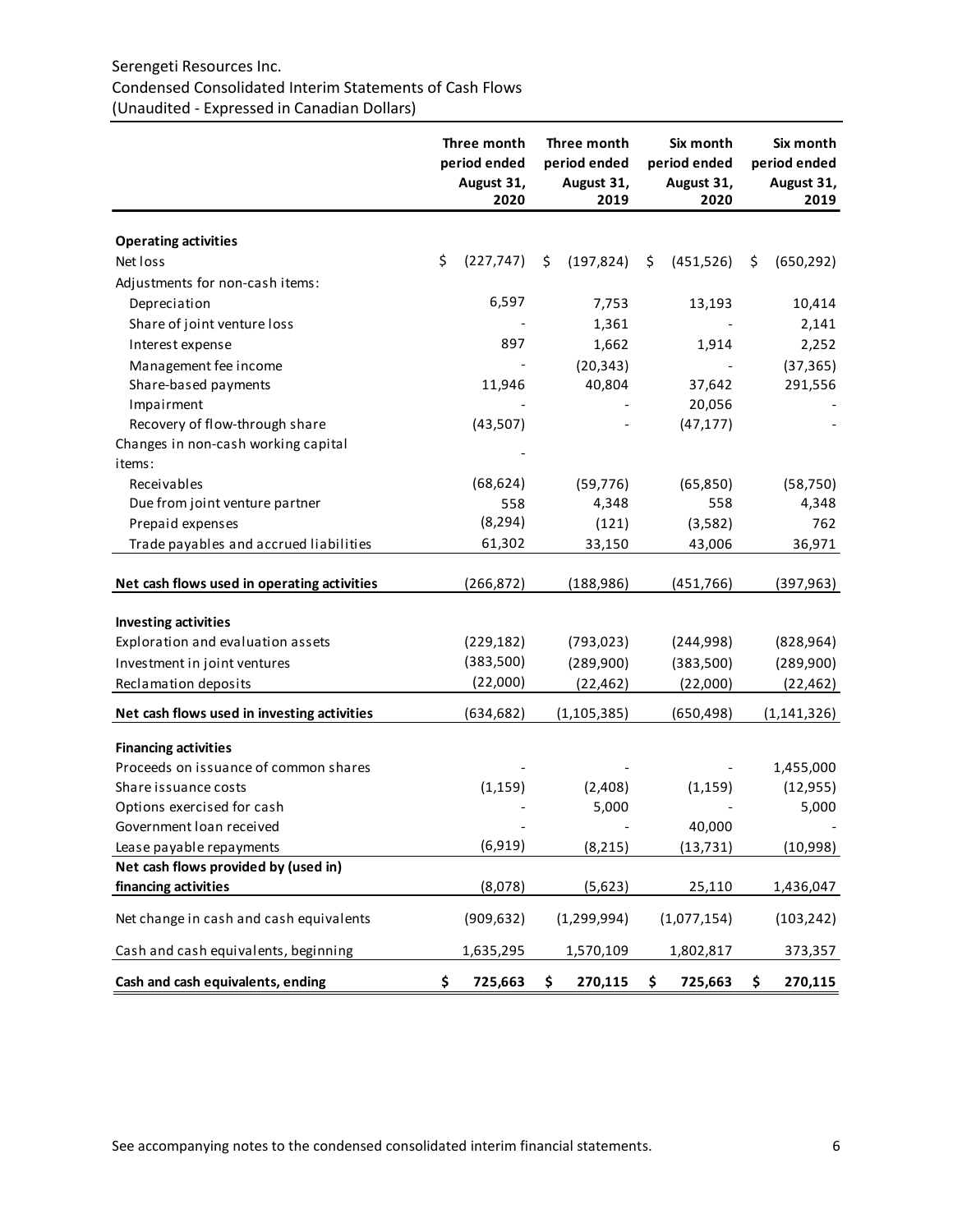#### **1. Nature of operations and going concern**

Serengeti Resources Inc. (the "Company" or "Serengeti") was incorporated on March 5, 1973, under the laws of the Province of British Columbia, Canada, and its principal activity is the acquisition and exploration of mineral properties in Canada. The Company's shares are traded on the TSX Venture Exchange ("TSX-V") under the symbol "SIR".

The head office and principal address of the Company is 800 West Pender Street, Suite 520, Vancouver, British Columbia, Canada, V6C 2V6. The Company's registered and records office address is #3200 – 650 West Georgia Street, Vancouver, British Columbia, Canada, V6B 4P7.

## **Going concern**

These condensed consolidated interim financial statements have been prepared on the assumption that the Company will continue as a going concern, meaning it will continue in operation for the foreseeable future and will be able to realize assets and discharge liabilities in the ordinary course of operations. Different bases of measurement may be appropriate if the Company was not expected to continue operations for the foreseeable future. At August 31, 2020, the Company had not achieved profitable operations, had a net loss of \$451,526 for the period ended August 31, 2020 and accumulated losses of \$34,980,504 (February 29, 2020 - \$34,528,978) since inception, all of which indicate a material uncertainty that may cast significant doubt about the Company's ability to continue as a going concern. The Company's continuation as a going concern is dependent on its ability to raise equity capital or borrowings sufficient funds to meet its current and future obligations. Although the Company has been successful in the past in raising funds to continue operations, there is no assurance it will be able to do so in the future.

Since March 31, 2020, the outbreak of the novel strain of coronavirus, specifically identified as "COVID-19", has resulted in governments worldwide enacting emergency measures to combat the spread of the virus. These measures, which include the implementation of travel bans, quarantine periods and social distancing, have caused material disruption to businesses globally resulting in an economic slowdown. Global equity markets have experienced significant volatility. Governments and central banks have reacted with significant monetary and fiscal interventions designed to stabilize economic conditions. The duration and impact of the COVID-19 outbreak is unknown at this time, as is the efficacy of the government and central bank interventions. It is not possible to reliably estimate the length and severity of these developments and the impact on the financial results and condition of the Company and its operations in future periods.

## **2. Significant accounting policies and basis of preparation**

These condensed consolidated interim financial statements were authorized for issue by the directors of the Company on October 27, 2020.

#### *Statement of compliance with International Financial Reporting Standards*

These condensed consolidated interim financial statements of the Company have been prepared in accordance with International Accounting Standard 34, Interim Financial Reporting using accounting policies consistent with International Financial Reporting Standards ("IFRS") as issued by the International Accounting Standards Board and interpretations of the International Financial Reporting Interpretations Committee. The accounting policies and methods of computation applied by the Company in these condensed consolidated interim financial statements are the same as those applied in the Company's annual financial statements as at and for the year ended February 29, 2020 with the exception of the new accounting policy adopted in the current period.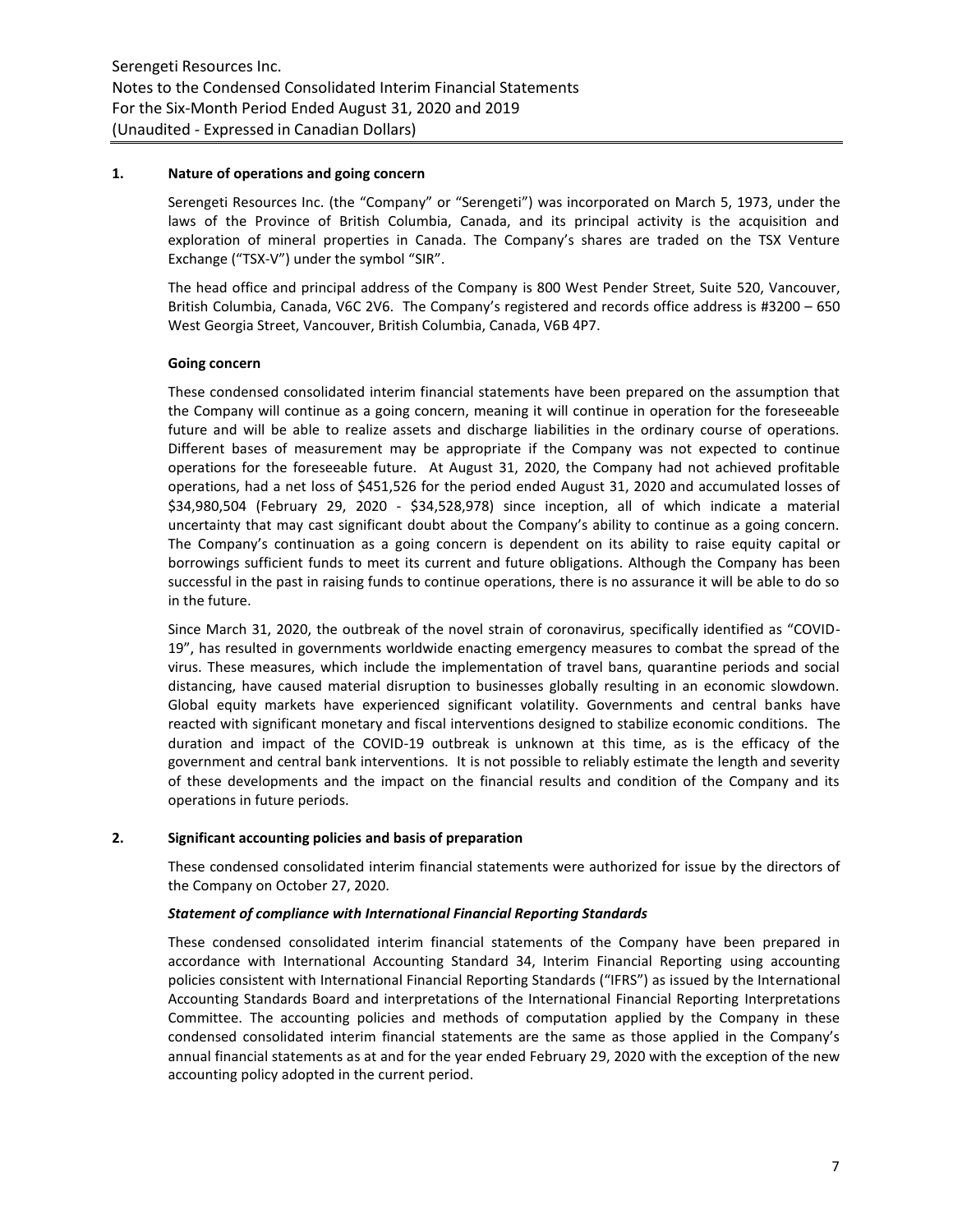## **2. Significant accounting policies and basis of preparation** (cont'd)

#### *Statement of compliance with International Financial Reporting Standards* (cont'd)

The condensed consolidated interim financial statements do not include all of the information and note disclosures required for full annual financial statements and should be read in conjunction with the Company's annual financial statements as at and for the year ended February 29, 2020.

## *Basis of presentation*

These condensed consolidated interim financial statements of the Company have been prepared on a historical cost basis except for some financial instruments classified in accordance with measurement standards under IFRS. These condensed consolidated interim financial statements are presented in Canadian dollars unless otherwise specified.

## **3. Cash and cash equivalents**

The components of cash and cash equivalents are as follows:

|                                    | August 31,<br>2020 | February 29,<br>2020 |
|------------------------------------|--------------------|----------------------|
| Cash at bank                       | $\sim$             | 336,817              |
| Bank overdraft                     | (4, 337)           |                      |
| Guaranteed investment certificates | 730,000            | 1,466,000            |
|                                    | 725,663            | 1,802,817            |

## **4. Receivables**

|                                        | August 31, | February 29, |         |  |
|----------------------------------------|------------|--------------|---------|--|
|                                        | 2020       |              | 2020    |  |
| Exploration costs recoverable from KCC | 148,803    |              | 43,099  |  |
| Goods and services tax receivable      | 8,252      |              | 53,023  |  |
| Other receivables                      | 10,164     |              | 5,248   |  |
|                                        | 167,219    |              | 101,370 |  |

#### **5. Investment in joint venture – Kwanika Copper Corporation**

On November 24, 2017, Serengeti completed a transaction whereby Serengeti, POSCO DAEWOO Corporation, since renamed Posco International Corporation ("PIC") and Kwanika Copper Corporation ("KCC") (formerly Daewoo Minerals Canada Corporation) signed a definitive joint venture agreement (the "JVA") for the exploration and development of the Kwanika property (the "Project"). Pursuant to the JVA, the respective interests of Serengeti and PIC in the Project were transferred to KCC, which serves as the vehicle for the joint venture.

In 2017, PIC contributed a total of \$8,300,000 in cash and held 8,200,000 million common shares of KCC (representing 35% of the total issued shares of KCC). Serengeti contributed its 95% ownership of the Kwanika property, in exchange for 15,228,571 common shares of KCC (representing 65% of the total issued shares of KCC).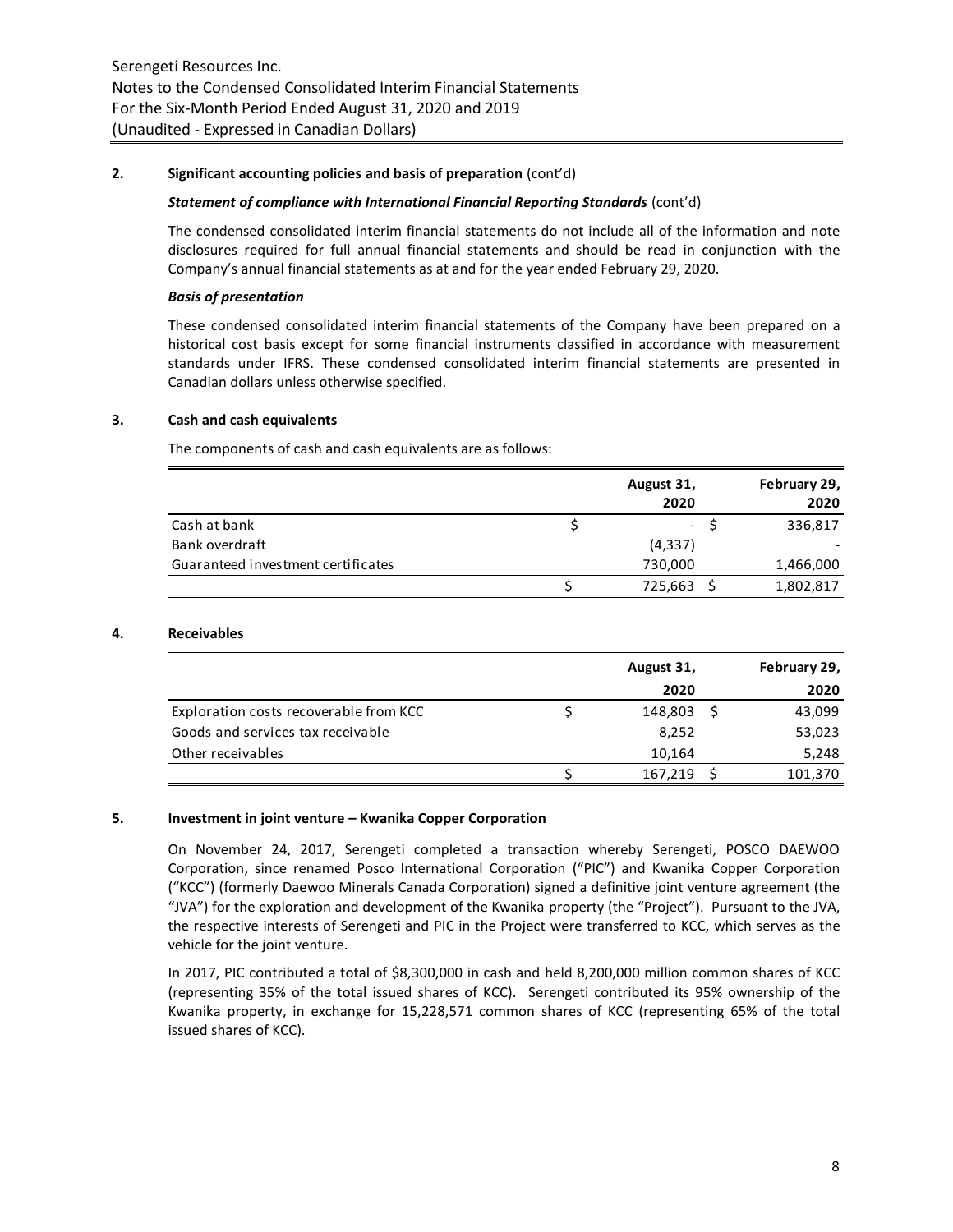## **5. Investment in joint venture – Kwanika Copper Corporation** (cont'd)

During the 2020 fiscal year, an additional \$590,000 was contributed to KCC on a pro-rata basis by the two partners to further engineering studies. An additional \$680,000 was contributed by Serengeti to KCC towards funding of the calendar 2020 work program.

During the period ended August 31, 2020, an additional \$383,500 was contributed by Serengeti to KCC towards funding the calendar 2020 work program.

As at August 31, 2020, total contributions by Serengeti to KCC were \$16,297,071 and total contributions by PIC to KCC were \$8,506,500.

The Board of Directors and shareholders of KCC have approved a budget for exploration and project optimization to be completed at the Project during calendar 2020. Upon completion, Serengeti will own approximately 67% of KCC as a result of sole funding the calendar 2020 program. PIC has elected not to participate in the 2020 program and as a consequence, will dilute on a pro-rata basis to approximately 33% ownership of KCC.

Serengeti can remain as Project operator so long as it maintains a majority interest. As Project operator, Serengeti received a 10% management fee on expenditures of \$7,000,000. Unearned management fee income is included in deferred revenue in the consolidated statement of financial position. Management fee income of \$Nil (August 31, 2019 - \$37,365) earned from the joint venture in the current period has been recorded in the condensed consolidated interim statement of loss and comprehensive loss for the period ended August 31, 2020.

Serengeti may be granted a 1% net smelter return royalty ("NSR") if its Project interest is diluted below 50% and an additional 0.5% NSR if its interest is diluted below 33 ⅓%, subject to partial buyback provisions to PIC. PIC will have certain concentrate offtake rights from production on the Project, subject to Serengeti's ability to enter into separate streaming arrangements.

|                                     |    | August 31, 2020<br>(unaudited) |
|-------------------------------------|----|--------------------------------|
| Current assets                      | \$ | 1,033,377                      |
| Non-current assets                  |    | 24,259,180                     |
| <b>Total assets</b>                 | Ś  | 25,292,557                     |
| Current liabilities                 | \$ | 637,035                        |
| Shareholders' equity                |    |                                |
| Common shares                       |    |                                |
| Serengeti Resources Inc.            |    | 16,292,071                     |
| Posco International Corporation     |    | 8,506,500                      |
| Deficit                             |    | (143,049)                      |
| Total shareholders' equity          |    | 24,655,522                     |
| <b>Total equity and liabilities</b> |    | 25,292,557                     |

#### **Summarized statement of financial position – Kwanika Copper Corporation**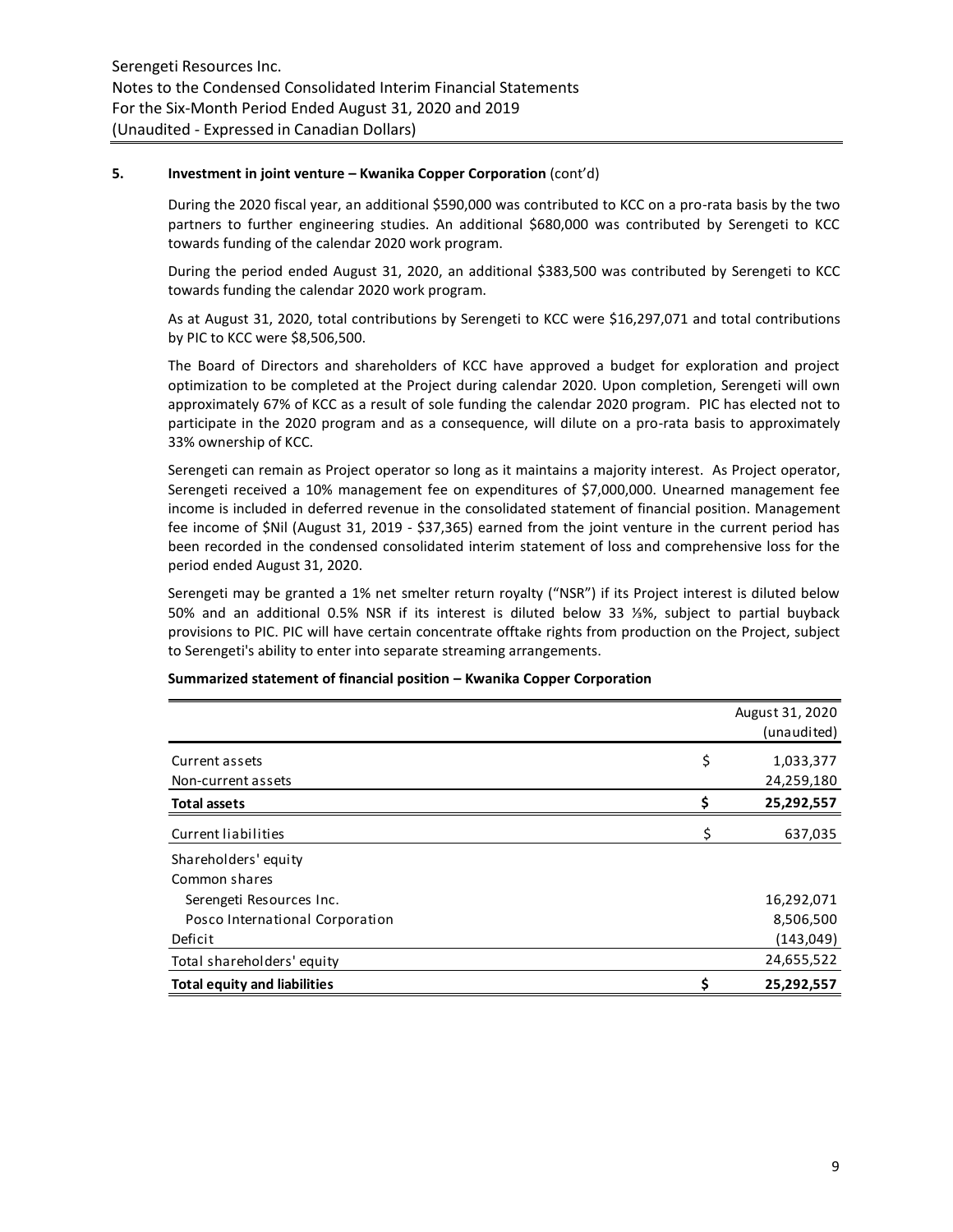## **5. Investment in joint venture – Kwanika Copper Corporation** (cont'd)

Changes in the investment in joint venture for the period ended August 31, 2020 and year ended February 29, 2020 are as follows:

| Balance February 28, 2019                                                 | 14,824,963 |
|---------------------------------------------------------------------------|------------|
| Additional investment in joint venture                                    | 1,063,500  |
| Share of joint venture loss from March 1, 2019 to February 29, 2020       | (12, 739)  |
| 65% of management fee income earned from joint venture from March 1, 2019 |            |
| to February 29, 2020                                                      | (69, 824)  |
| Balance February 29, 2020                                                 | 15,805,900 |
| Additional investment in joint venture                                    | 383,500    |
| Balance August 31, 2020                                                   | 16,189,400 |

## **6. Property, plant and equipment**

|                                               |    |                      |     | <b>Furniture and</b> |    |         |
|-----------------------------------------------|----|----------------------|-----|----------------------|----|---------|
|                                               |    | <b>Leased Office</b> |     | Equipment            |    | Total   |
| Cost                                          |    |                      |     |                      |    |         |
| Balance February 29, 2020 and August 31, 2020 | \$ | 81.564               | \$  | 26.956               | \$ | 108,520 |
| Accumulated depreciation                      |    |                      |     |                      |    |         |
| Balance February 29, 2020                     | \$ | 25,087               | \$. | 25,887               | \$ | 50,974  |
| Additions                                     |    | 13,033               |     | 160                  |    | 13,193  |
| Balance August 31, 2020                       |    | 38,120               |     | 26,047               |    | 64,167  |
| Net book value                                |    |                      |     |                      |    |         |
| Balance February 29, 2020                     | ς  | 56,477               | Ś   | 1,069                | Ś  | 57,546  |
| Balance August 31, 2020                       |    | 43.444               | Ś   | 909                  |    | 44,353  |

The leased office is being amortized on a straight-line basis over the lease term of 3 years.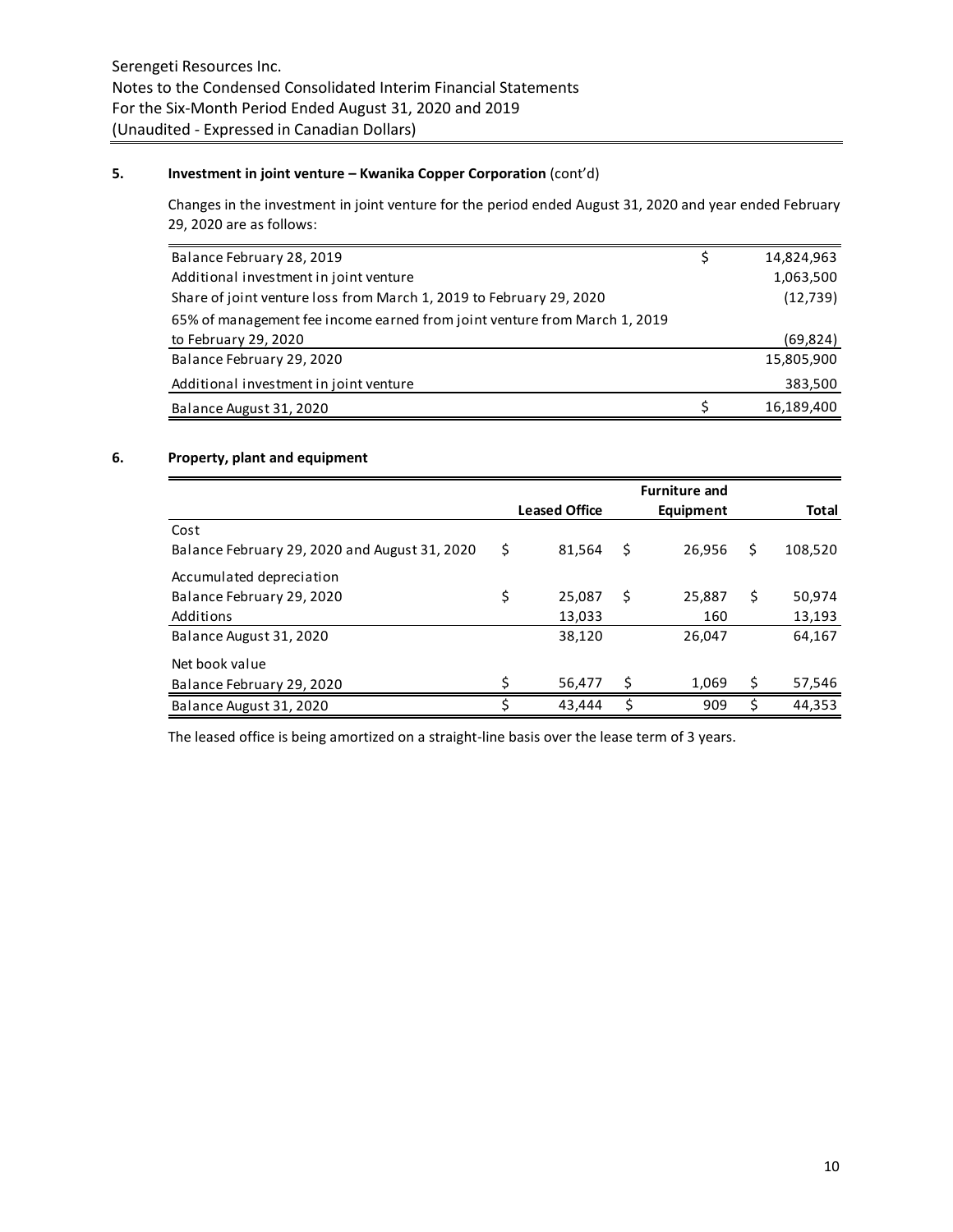## **7. Exploration and evaluation assets**

The following is a description of the Company's exploration and evaluation assets and the related expenditures incurred for the period ended August 31, 2020:

|                                         | <b>Milligan West</b> | <b>Top Cat</b> | Other         | Total           |
|-----------------------------------------|----------------------|----------------|---------------|-----------------|
| <b>Property acquisition costs</b>       |                      |                |               |                 |
| Balance, beginning                      | \$<br>43,111         | \$<br>64,502   | \$<br>450,776 | \$<br>558,389   |
| Additions                               |                      | 50,000         | 25,038        | 75,038          |
| Balance, ending                         | 43,111               | 114,502        | 475,814       | 633,427         |
| <b>Exploration and evaluation costs</b> |                      |                |               |                 |
| Balance, beginning                      | 524,785              | 176,013        | 270,375       | 971,173         |
| Costs incurred during period:           |                      |                |               |                 |
| Aircraft                                |                      |                | 32,693        | 32,693          |
| Assaying                                |                      | 18,168         | 9,769         | 27,937          |
| Camp and operations                     |                      | 17,008         | 18,583        | 35,591          |
| Consulting                              | 617                  | 33,349         | 61,879        | 95,845          |
| Geophysics                              |                      | 7,337          | 7,337         | 14,674          |
| Travel and accommodation                |                      | 9,901          | 9,958         | 19,859          |
|                                         | 617                  | 85,763         | 140,219       | 226,599         |
| Other Items:                            |                      |                |               |                 |
| Impairment                              |                      |                | (20,056)      | (20, 056)       |
| Balance, ending                         | 525,402              | 261,776        | 390,538       | 1,177,716       |
| <b>Total</b>                            | \$<br>568,513        | \$<br>376,278  | \$<br>866,352 | \$<br>1,811,143 |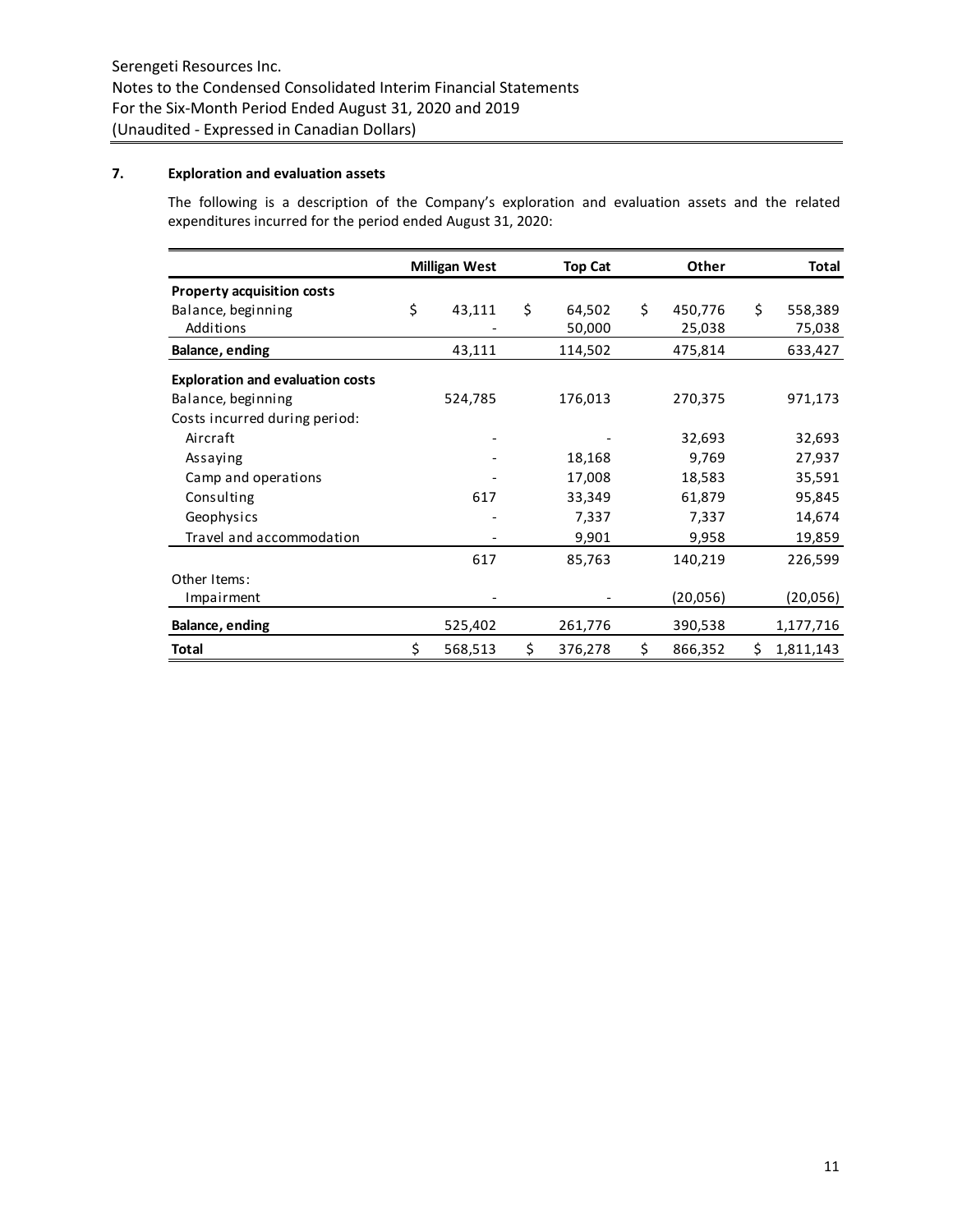# **7. Exploration and evaluation assets** (cont'd)

The following is a description of the Company's exploration and evaluation assets and the related expenditures incurred for the year ended February 29, 2020:

|                                         |               |    | <b>Milligan</b> |                |            |    |             |
|-----------------------------------------|---------------|----|-----------------|----------------|------------|----|-------------|
|                                         | Atty          |    | West            | <b>Top Cat</b> | Other      |    | Total       |
| <b>Property acquisition costs</b>       |               |    |                 |                |            |    |             |
| Balance, beginning                      | 126,551<br>Ś. | Ś. | 43,111          | \$             | \$817,039  | Ś. | 986,701     |
| Additions                               | 25,797        |    |                 | 64,502         | 15,168     |    | 105,467     |
| <b>Balance, ending</b>                  | 152,348       |    | 43,111          | 64,502         | 832,207    |    | 1,092,168   |
| <b>Exploration and evaluation costs</b> |               |    |                 |                |            |    |             |
| Balance, beginning                      | 378,916       |    | 521,816         |                | 558,382    |    | 1,459,114   |
| Costs incurred during year:             |               |    |                 |                |            |    |             |
| Aircraft                                | 273,208       |    |                 | 28,145         | 80,808     |    | 382,161     |
| Assaying                                | 59,628        |    |                 | 9,098          | 11,807     |    | 80,533      |
| Camp and operations                     | 95,161        |    |                 | 71,099         | 39,083     |    | 205,343     |
| Consulting                              | 89,866        |    | 3,107           | 50,601         | 84,067     |    | 227,641     |
| <b>Drilling</b>                         | 323,273       |    |                 |                |            |    | 323,273     |
| Geophysics                              | 112,912       |    |                 |                | 120,920    |    | 233,832     |
| Software purchased                      |               |    |                 | 270            |            |    | 270         |
| Storage                                 |               |    | 2,472           |                | 4,538      |    | 7,010       |
| Travel and accommodation                | 103,336       |    |                 | 16,800         | 16,362     |    | 136,498     |
|                                         | 1,057,384     |    | 5,579           | 176,013        | 357,585    |    | 1,596,561   |
| Other Items:                            |               |    |                 |                |            |    |             |
| <b>Exploration tax credits</b>          | (113, 675)    |    | (2,610)         |                | (40, 812)  |    | (157,097)   |
| Cost recoveries                         |               |    |                 |                | (558)      |    | (558)       |
| Impairment                              | (1,474,973)   |    |                 |                | (985, 653) |    | (2,460,626) |
| <b>Balance, ending</b>                  | (152, 348)    |    | 524,785         | 176,013        | (111,056)  |    | 437,394     |
| <b>Total</b>                            | \$            | \$ | 567,896         | \$240,515      | \$721,151  | \$ | 1,529,562   |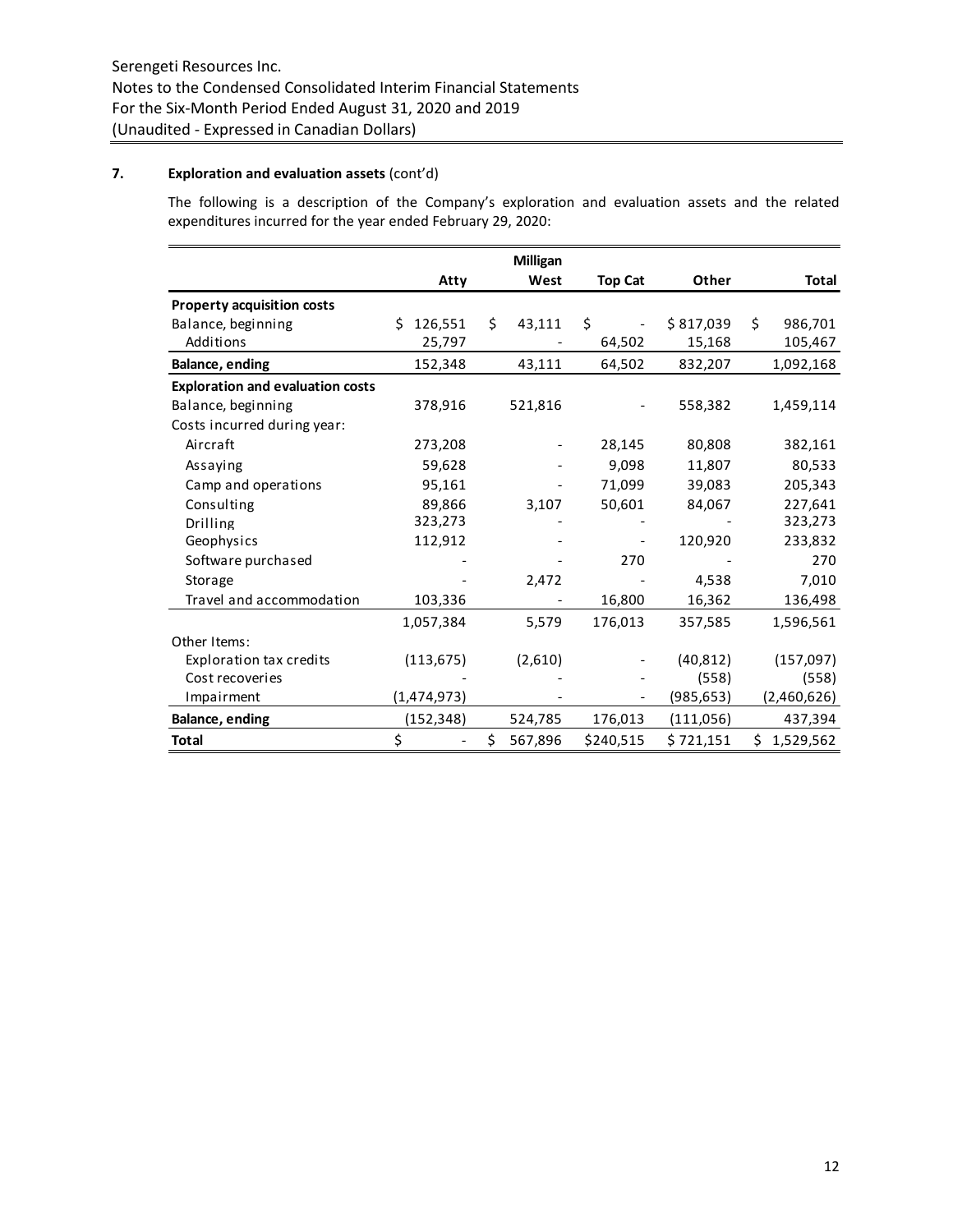## **7. Exploration and evaluation assets** (cont'd)

a) ATTY and ATG Claims

The Company entered into an agreement to acquire a 100% interest in the Atty property from Finlay Minerals Ltd. ("Finlay") and adjacent claims ("ATG Claims") from Electrum Resource Corp. ("Electrum") on March 4, 2018 and the agreement was approved by the TSX-V on April 10, 2018.

The Company issued 25,000 shares at fair value of \$6,500 to each of the Kwadacha First Nation and Tsay Keh Dene Nation pursuant to the exploration agreement on the Atty property.

In the prior year, upon review of the exploration results obtained in the 2019 drilling program, the Company made a decision to discontinue its option for the acquisition of a 100% interest in the Atty property from Finlay Minerals Ltd. and adjacent ATG Claims from Electrum Resources Corp., returning these properties to the vendors. No further work payments were due at the time. The Atty property was impaired in full during the year ended February 29, 2020.

During the period ended August 31, 2020, the Company also recorded an impairment of \$20,056 on the ATG property.

b) Milligan West

The Company owns a 56.3% interest in the Milligan West property in joint venture with Fjordland Exploration Inc., an arm's-length company also listed on the TSX-V.

c) Top Cat

On July 19, 2019, the Company optioned the Top Cat claims.

The Company may earn a 100% interest by:

 Making staged cash payments totaling \$340,000 over 5 years; \$18,000 of which was paid on signing. On November 7, 2019, the Company issued 83,333 shares at a fair value of \$18,333 in lieu of cash payment pursuant to the option agreement. On July 13, 2020, the Company paid \$22,000 pursuant to the option agreement;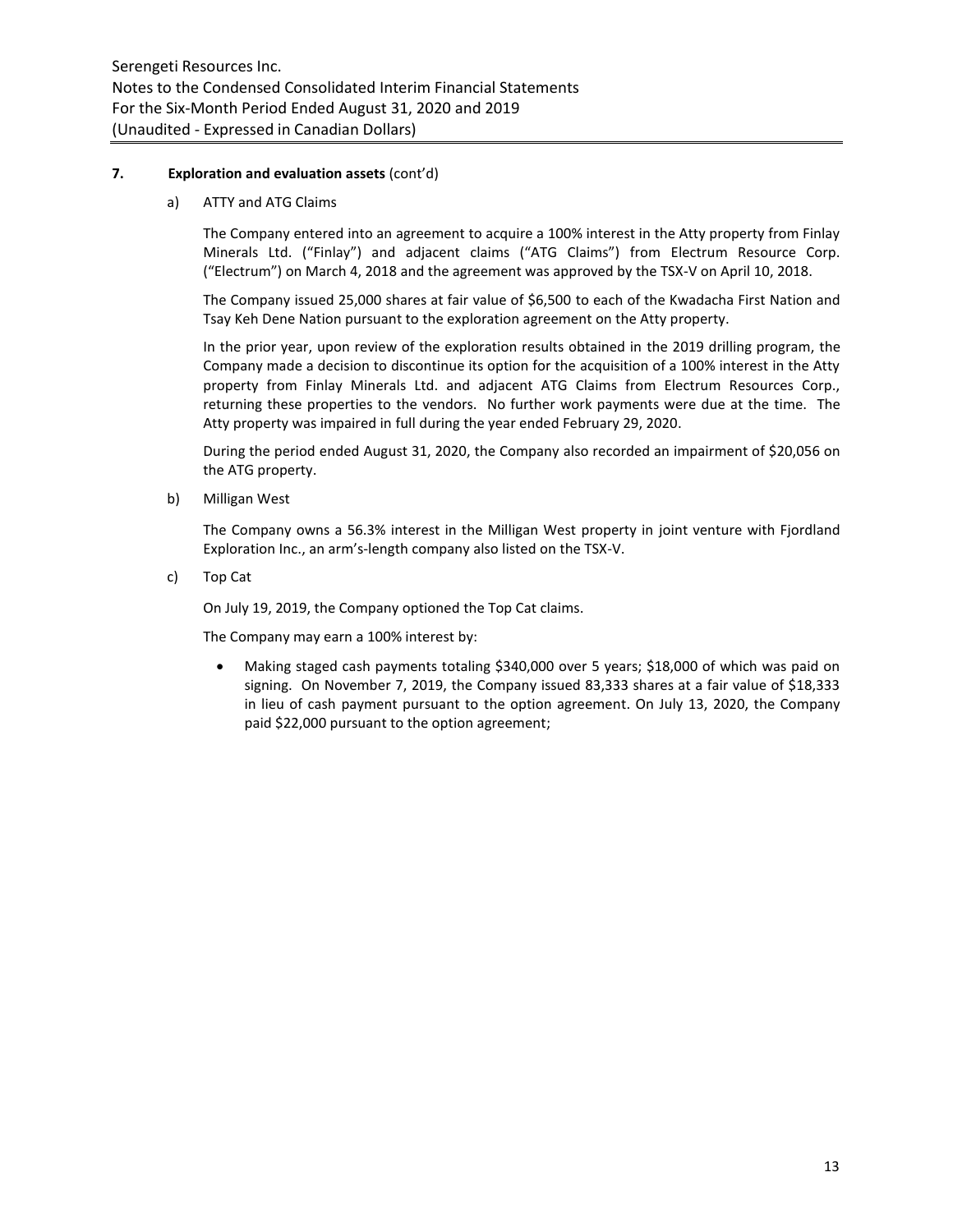## **7. Exploration and evaluation assets** (cont'd)

- c) Top Cat (cont'd)
	- Issuing a total of 1,500,000 common shares in stages over a 5-year period. On August 2, 2019, 100,000 shares with a fair value of \$27,000 were issued upon TSX-V approval of the option agreement. On July 13, 2020, the Company issued 100,000 shares with fair value of \$28,000 pursuant to the option agreement;
	- Incurring a total of \$1,250,000 in exploration expenditures over a 5-year period with a minimum of \$100,000 to be spent before the first anniversary of the agreement, which expenditure was made;
	- Granting the optionors a 3% NSR on the property, subject to the Company's right to purchase a 2% NSR for \$2,000,000 at any time prior to the first anniversary of commercial production.
- d) Net Smelter Return Royalties Thor Marmot and Deer Lake Properties

During the year ended February 28, 2019, the Company acquired NSR's of 0.75% on each of the Thor Marmot and Deer Lake Properties located in the Kemess and Kamloops Mining Districts from Electrum and received a payment of \$10,000 in exchange for Portable Assessment Credits that the Company transferred to Electrum for the maximum allowable five-year period.

e) Other Properties

Serengeti holds a 100% interest in a number of other properties, all of which are located in British Columbia.

## **8. Reclamation deposits**

The Company has posted bonds and investment certificates to provide for certain potential reclamation liabilities as agreed with the Province of British Columbia – Ministry of Energy, Mines and Petroleum Resources.

|                           | August 31, | February 29, |
|---------------------------|------------|--------------|
|                           | 2020       | 2020         |
| Balance, beginning        | 54,222     | 31,760       |
| Changes during the period | 22,000     | 22,462       |
| Balance, ending           | 76,222     | 54,222       |
|                           |            |              |

## **9. Trade payables and accrued liabilities**

|                                          | August 31, | February 29, |
|------------------------------------------|------------|--------------|
|                                          | 2020       | 2020         |
| Trade payables                           | 55,609     | 106,826      |
| Amounts due to related parties (Note 13) | 130,609    | 62,233       |
| Other payable                            | 12,435     |              |
| Accrued liabilities                      | 12,000     | 20,000       |
|                                          | 210,653    | 189,059      |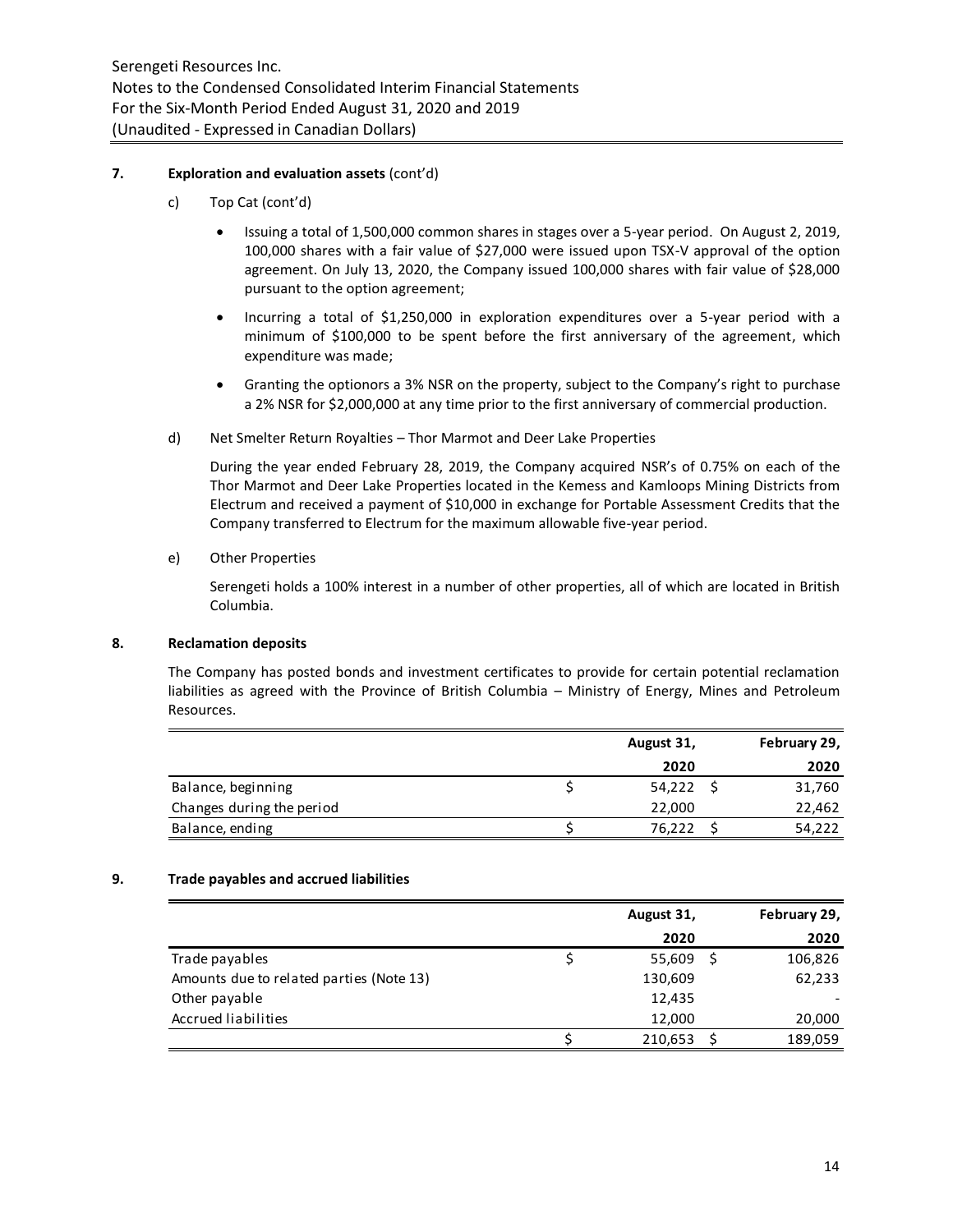#### **10. Lease payable**

On May 1, 2019, the Company entered into an office lease agreement for a term of three years. In accordance with IFRS 16, the Company recorded a lease asset and a lease liability with a fair value of \$91,661. Fair value was determined by discounting future lease payments at a discount rate of 8%.

On February 1, 2020, the Company revised the lease to reduce the amount of office space being leased, and the lease asset and lease liability were revalued to reflect changes in the future lease payments. As a result of the revaluation, the Company recorded a reduction of \$13,086 in the lease liability.

The following table summarizes the lease transactions for the period ended August 31, 2020 and year ended February 29, 2020:

|                    | <b>August 31</b> | February 29, |
|--------------------|------------------|--------------|
|                    | 2020             | 2020         |
| Balance, beginning | 54,623           |              |
| Additions, net     |                  | 78,575       |
| Payments made      | (13, 731)        | (29, 018)    |
| Interest recorded  | 1,914            | 5,066        |
| Balance, ending    | 42,806           | 54,623       |

|                   | August 31 | February 29, |
|-------------------|-----------|--------------|
|                   | 2020      | 2020         |
| Current portion   | 25,637    | 24,250       |
| Long term portion | 17,169    | 30,373       |
|                   | 42,806    | 54,623       |

#### **11. Term loan payable**

During the period ended August 31, 2020, as part of the government funded COVID-19 financial assistance programs, the Company received loan in the amount of \$40,000 from the Government of Canada (CEBA term loan).

The CEBA term loan is due on December 25, 2025. The loan is interest free until December 31, 2022 and bears interest of 5% per annum thereafter. If at least 75% of the loan principal is paid before December 31, 2022, the balance of the loan will be forgiven.

#### **12. Share capital and reserves**

#### *Authorized share capital*

An unlimited number of common shares without par value.

#### *Issued share capital*

At August 31, 2020, there were 109,545,677 issued and fully paid common shares (February 29, 2020 – 109,173,573).

On June 24, 2020, the Company issued 272,104 common shares in the capital of the Company at a deemed price of \$0.19 per share in settlement of \$51,700 of debt owing to certain creditors who are at arm's length.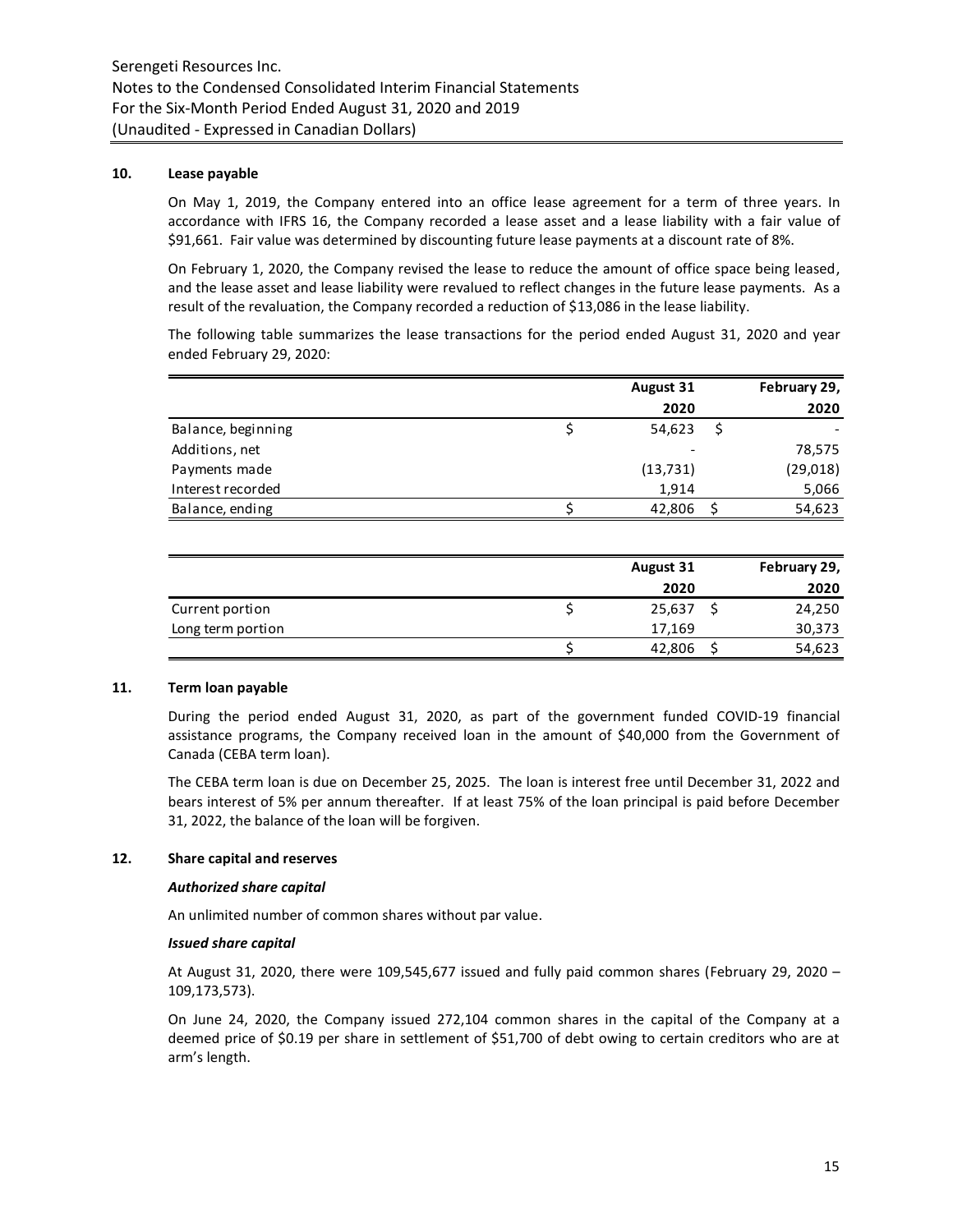## **12. Share capital and reserves** (cont'd)

#### *Issued share capital* (cont'd)

On July 13, 2020, the Company issued 100,000 shares at a fair value of \$28,000 pursuant to the option agreement on the Top Cat project (Note 7).

#### *Basic and diluted loss per share*

The basic and diluted loss per share for the period ended August 31, 2020 was \$0.00 (August 31, 2019  $-$ \$0.01). The calculation of basic and diluted loss per share for the period ended August 31, 2020 was based on the loss attributable to common shareholders of \$451,526 (August 31, 2019 – \$650,292) and the weighted average number of common shares outstanding of 109,302,786 (August 31, 2019 – 95,712,440). The diluted loss per share does not include the effect of stock options and warrants as they are anti-dilutive. At August 30, 2020, the total number of potentially dilutive warrants was 2,397,252 (August 31, 2019 – 2,150,000) and the total number of potentially dilutive stock options was 8,861,667 (August 31, 2019 – 7,795,000). The aggregate number of potentially dilutive shares was 11,258,919 (August 31, 2019 – 9,945,000).

## *Warrants*

The changes in warrants during the period ended August 31, 2020 and year ended February 29, 2020, are as follows:

|                                 | <b>August 31, 2020</b> |   |          | <b>February 29, 2020</b> |            |
|---------------------------------|------------------------|---|----------|--------------------------|------------|
|                                 |                        |   | Weighted |                          | Weighted   |
|                                 |                        |   | average  |                          | average    |
|                                 | Number of              |   | exercise | Number of                | exercise   |
|                                 | warrants               |   | price    | warrants                 | price      |
| Warrants outstanding, beginning | 2,397,252              | S | 0.26     | 2,150,000                | \$<br>0.22 |
| Warrants issued                 |                        |   |          | 2,397,252                | 0.26       |
| Warrants exercised              | -                      |   | -        | (325,000)                | 0.22       |
| Warrants expired                |                        |   |          | (1,825,000)              | 0.22       |
| Warrants outstanding, ending    | 2,397,252              |   | 0.26     | 2,397,252                | 0.26       |

Warrants outstanding at August 31, 2020 are as follows:

| <b>Number</b><br>of warrants | <b>Exercise</b><br>price | <b>Expiry</b><br>date |
|------------------------------|--------------------------|-----------------------|
| 379,260                      | \$0.25                   | December 17, 2021     |
| 52,850                       | \$0.25                   | December 19, 2021     |
| 1,965,142                    | \$0.26                   | January 16, 2022      |
| 2,397,252                    |                          |                       |

## *Stock options*

The Company has adopted an incentive stock option plan, which provides that the Board of Directors of the Company may from time to time, in its discretion, and in accordance with TSX-V policies, grant to directors, officers, employees and consultants of the Company, non-transferable stock options to purchase common shares, provided that the number of common shares reserved for issuance does not exceed a fixed total of 12,624,000. Such options may be exercisable for a period of up to five years from the date of grant.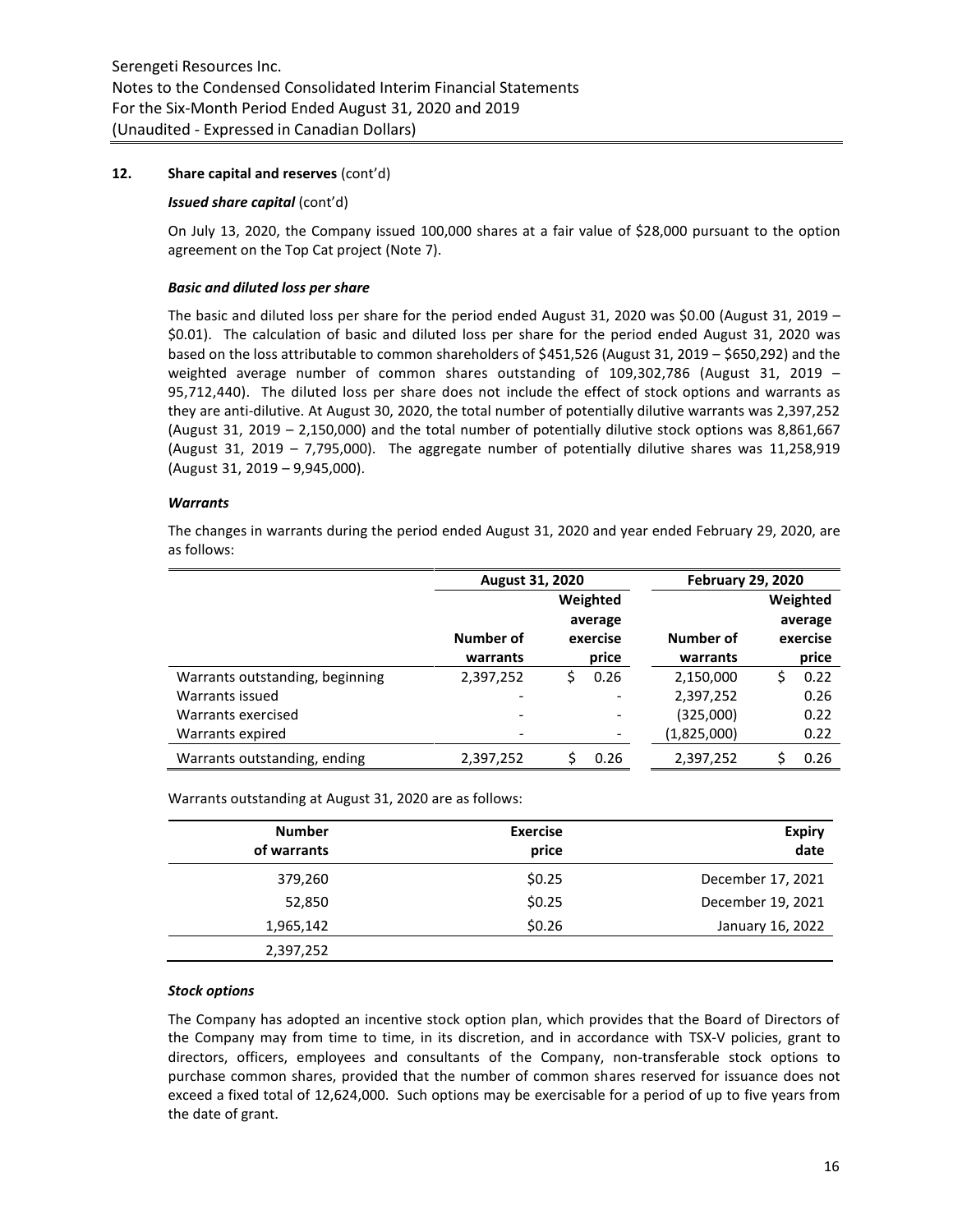## **12. Share capital and reserves** (cont'd)

#### *Stock options (cont'd)*

The changes in stock options during the period ended August 31, 2020 and year ended February 29, 2020, are as follows:

|                                | August 31, 2020 |    |          | <b>February 29, 2020</b> |    |          |
|--------------------------------|-----------------|----|----------|--------------------------|----|----------|
|                                |                 |    | Weighted |                          |    | Weighted |
|                                |                 |    | average  |                          |    | average  |
|                                | Number of       |    | exercise | Number of                |    | exercise |
|                                | options         |    | price    | options                  |    | price    |
| Options outstanding, beginning | 9,320,000       | \$ | 0.15     | 6,195,000                | \$ | 0.11     |
| Options granted                | -               |    |          | 3,350,000                |    | 0.23     |
| Options exercised              |                 |    |          | (200,000)                |    | 0.06     |
| Options expired                | (250,000)       |    | 0.17     | (25,000)                 |    | 0.23     |
| Options outstanding, ending    | 9,070,000       | Ś  | 0.16     | 9,320,000                | \$ | 0.16     |
| Options exercisable, ending    | 8,861,667       |    | 0.15     | 8,674,167                | \$ | 0.15     |

Details of options outstanding as at August 31, 2020 are as follows:

| Weighted average | Weighted average | <b>Number of options</b> | <b>Number of options</b> |
|------------------|------------------|--------------------------|--------------------------|
| exercise price   | contractual life | outstanding              | exercisable              |
| $$0.05 - $0.095$ | 0.55 years       | 2,445,000                | 2,445,000                |
| $$0.15 - $0.30$  | 2.86 years       | 6,625,000                | 6,416,667                |
|                  | 2.24 years       | 9,070,000                | 8,861,667                |

During the period ended August 31, 2020, the Company recorded share-based payments of \$37,642 (2019 – \$291,556) relating to options vested during the period.

## *Flow-through premium liability*

For the purposes of calculating any premium related to the issuances of the flow-through shares, the Company compares the market price of its shares to the subscription price of flow-through shares to determine if there was a premium paid on the flow-through shares. As a result, the Company's flowthrough liability on issuance of flow-through shares in connection with private placements is as follows:

|                              | August 31 | February 29, |
|------------------------------|-----------|--------------|
|                              | 2020      | 2020         |
| Balance, beginning of period | 327,707   |              |
| Additions                    |           | 770,260      |
| Reversal                     | (47, 177) | (442, 553)   |
| Balance, end of period       | 280,530   | 327,707      |

As at August 31, 2020, the Company is committed to spending approximately \$1,388,975 in connection with its flow-through offerings (February 29, 2020 - \$1,615,427).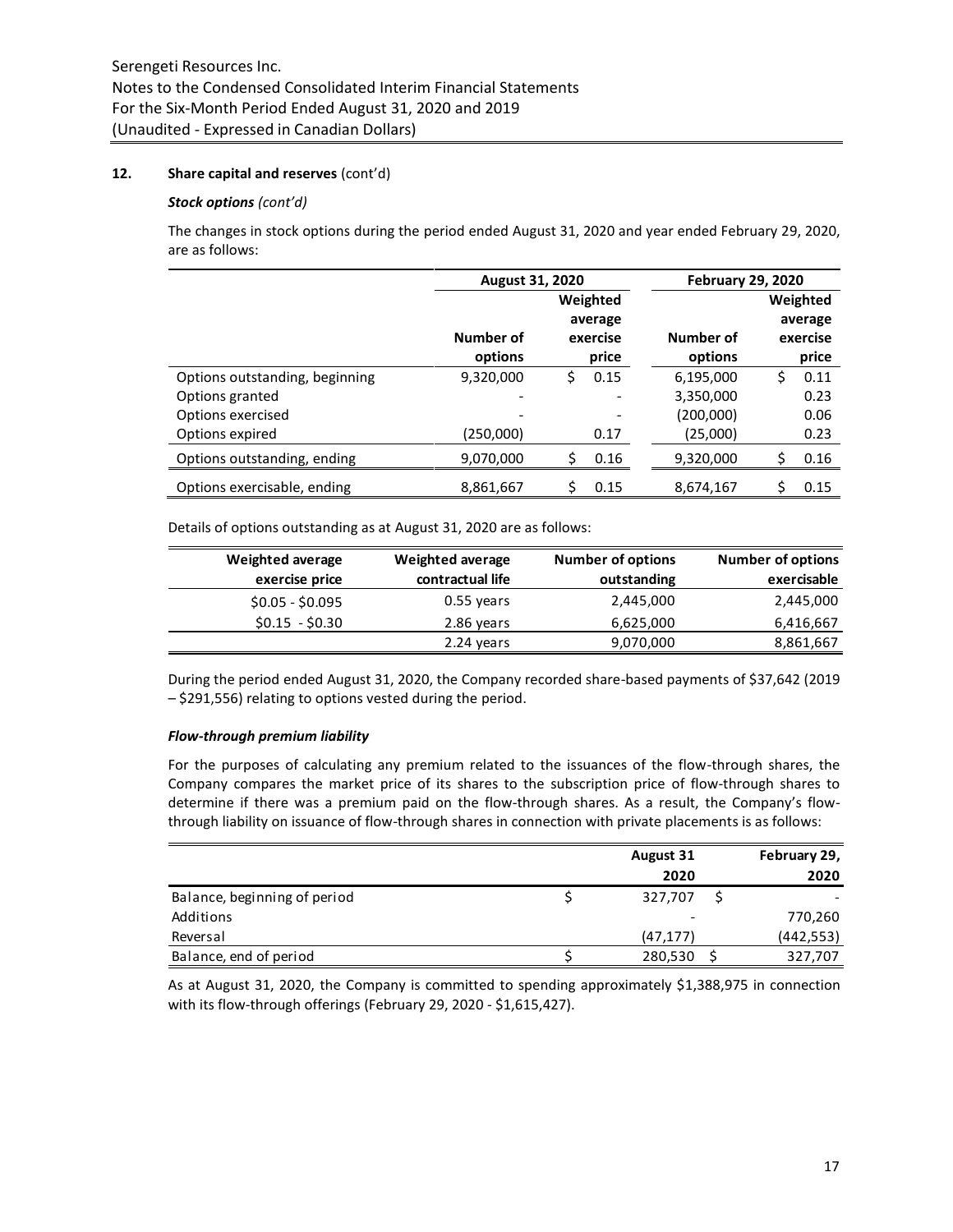## **13. Related party transactions**

#### *Related party balances*

The following amounts due to related parties are included in trade payables and accrued liabilities (Note 9). These amounts are unsecured, non-interest bearing and have no fixed terms of repayment.

|                                       | August 31, |            |  | February 29, |
|---------------------------------------|------------|------------|--|--------------|
|                                       |            | 2020       |  | 2020         |
| Directors and officers of the Company |            | 130,609 \$ |  | 62,233       |

#### *Key management personnel compensation – paid or accrued*

Key management personnel include those persons having authority and responsibility for planning, directing and controlling activities of the Company as a whole. The Company has determined that its key management personnel consists of the Company's Board of Directors and corporate officers.

Amounts recorded for key management personnel are as follows:

|                      | Six-month<br>period ended<br>Augsut 31, | Six-month<br>period ended<br>Augsut 31, |
|----------------------|-----------------------------------------|-----------------------------------------|
|                      | 2020                                    | 2019                                    |
| Management fees      | \$<br>$113,812 \quad$ \$                | 91,759                                  |
| Consulting (1)       | 43,548                                  | 93,825                                  |
| Director fees (2)    | 38,000                                  | 31,739                                  |
| Share-based payments | 26,282                                  | 234,205                                 |
|                      | 221,642                                 | 451,528                                 |

(1) Includes accounting fees paid to a company controlled by the CFO of \$33,243 (2019: \$35,055). (2) \$38,000 of director fees were accrued

#### **14. Commitments**

On April 1, 2020, the Company entered into a lease agreement for two years. Minimum lease payments under the agreement are \$12,000 for the year ended February 2021.

## **15. Financial instruments**

The Company's financial instruments consists of cash and cash equivalents, receivables, reclamation deposits and trade payables and accrued liabilities. The carrying values of cash and cash equivalents, receivables, reclamation deposits and trade payables and accrued liabilities approximate their fair value because of their relatively short-term nature on the instruments.

There are three levels of the fair value hierarchy as follows:

- Level 1: Values based on unadjusted quoted prices in active markets that are accessible at the measurement date for identical assets or liabilities.
- Level 2: Values based on quoted prices in markets that are not active or model inputs that are observable either directly or indirectly for substantially the full term of the asset or liability.
- Level 3: Values based on prices or valuation techniques that require inputs that are both unobservable and significant to the overall fair value measurement.